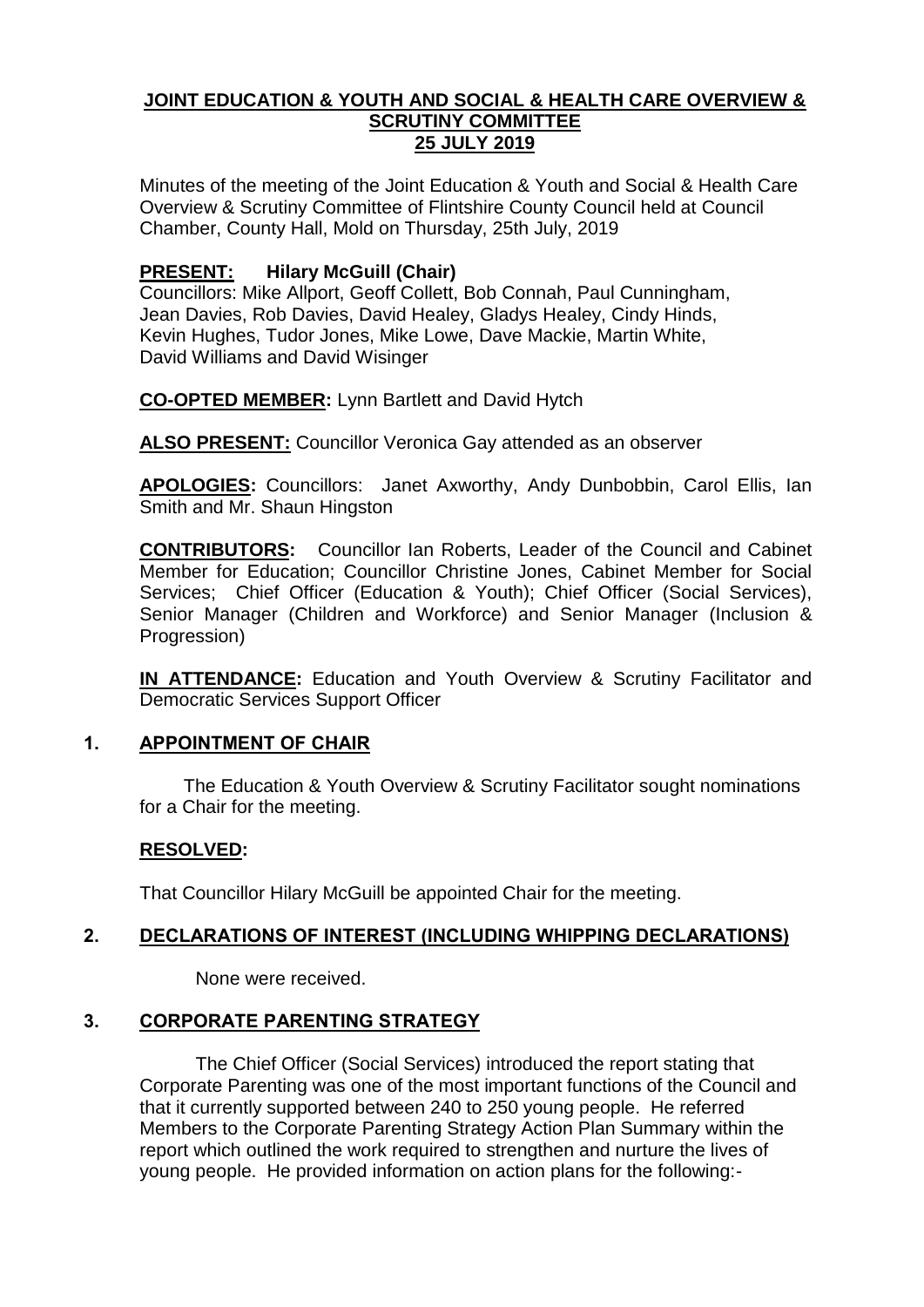- Home
- Education and Learning
- Health & Well Being
- Leisure
- Employment Opportunities
- Leaving Care
- Voice of Looked After Children

The Chair asked if all young people were able to access the support of a Personal Advisor and were these officers now all in post. The Chair then referred to Aura and the offer of a junior membership card for £22 per month which enabled children to access all of their facilities and asked if this was something that could be considered.

In response the Senior Manager (Children and Workforce) confirmed if a child had been looked after for more than 13 weeks then they would be eligible for the Personal Advisor support from the age of 18 to 25 years and that currently 75 care leavers were being supported. There had been vacancies and he provided information on how the children were supported during that time but confirmed that all 4 posts had now been filled. The Chief Officer (Social Services) referred to the Junior Membership card proposal which he agreed was a good idea confirming he would have a discussion with the young people on this.

In response to questions from Councillor Tudor Jones around employment opportunities, the Chief Officer (Social Services) explained that the strategies set out within the report enabled looked after children before the age of 18 to be prepared for future employment opportunities. The Senior Manager (Children and Workforce) provided clarification on the Boost Scheme which was a scheme available for some care leavers from 16 to 25 years who may not be ready to apply for jobs. Support with practical skills to support a young person for interview and working life such as preparing a CV, work dress code, answering the telephone and work place etiquette for example this was carried out prior to connecting them with businesses.

The Senior Manager (Inclusion & Progression) referred to another service ADTRAC (European Social Funded Service) which provided support and training for those young people who needed extra support including mental health with tailored packages for that individual from the age of 16 to 24 years. This service enhanced the Boost Scheme offer.

Councillor Dave Mackie proposed that the recommendation detailed within the report, be supported. This was seconded by Councillor Kevin Hughes.

# **RESOLVED:**

That the summary of actions to be taken in 2019/20 to deliver the Corporate Parenting Strategy be endorsed.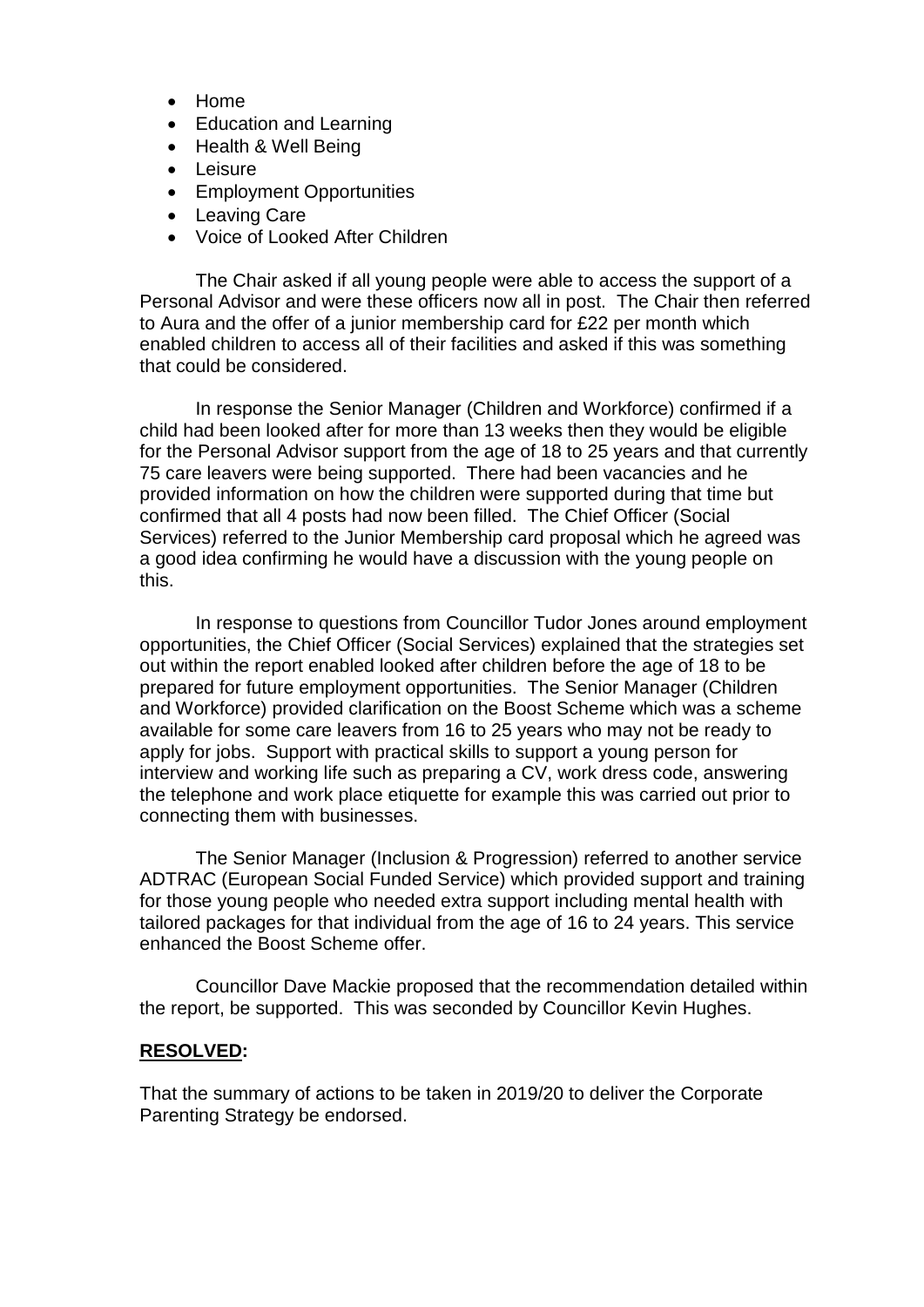# **4. IMPROVING THE IN-HOUSE OFFER FOR OUT OF COUNTY PLACEMENTS FOR CHILDREN**

The Chief Officer (Social Services) introduced the report explaining that out of county placements was one of the most dominant issues for all Local Authorities across the country. He explained locating good quality looked after support in Flintshire was a real issue and a challenge for the Council with insufficient resources available to meet the statutory demand. The Council was fully supportive but it was the actual money which came into the Council that was the real issue. He referred Members to page 37 of the report which outlined the costs of placement and explained how this impacted on budgets within Social Services. There was a lot of work being carried out within the portfolio, in Flintshire, the North Wales Region and wider to tackle these challenges.

The Senior Manager (Children and Workforce) added this was a national challenge with no single answer with a number of strands of work required to enable different solutions and offers to be provided to an increasing number of children with complex needs. He provided examples of how support was provided in the home, to family members, fostering and residential care. The report outlined the range of initiatives that were required to re-shape the offer provided to children and families with early support a priority to enable families to stay together, even if in some cases that was not always possible. He then referred Members page 12 of the report and provided information on the work being undertaken to support the three core ambitions:-

- To safely reduce the number of children who need to be looked after
- To support looked after children in local high quality placements
- To improve outcomes for looked after children.

Councillor Mackie sought clarification at 1.10 in the report on the term side skill. He also referred to the number of 16 year olds with lack of education or education refusers and said when a young person stopped being in education this added pressure on the foster carers and then put a strain on the whole system. He felt that there should be a scheme introduced for these young people which would provide something for them to do if not in education which would give them hope for the future.

The Senior Manager (Children and Workforce) provided a response on how side skilling employees would work with youth workers, for example, who were well placed to develop a relationship and gain trust with these young people early and identify when things deteriorate. These officers were already part of Flintshire's workforce, working with children but side skilling enabled them to identify and offer therapeutic support and signpost children when needed. This would be in addition to their existing role. He agreed with Councillor Mackie's comments on young people disengaging with education and said that working with schools to minimise exclusions was key but the issues were wide ranging.

The Senior Manager (Inclusion and Progression) reported that there were a number of children at Year 10 who were disengaging from education. Officers were looking at a range of schemes to connect with these young people and she provided an example of a group of young people working with a plumber to encourage them back into training and education.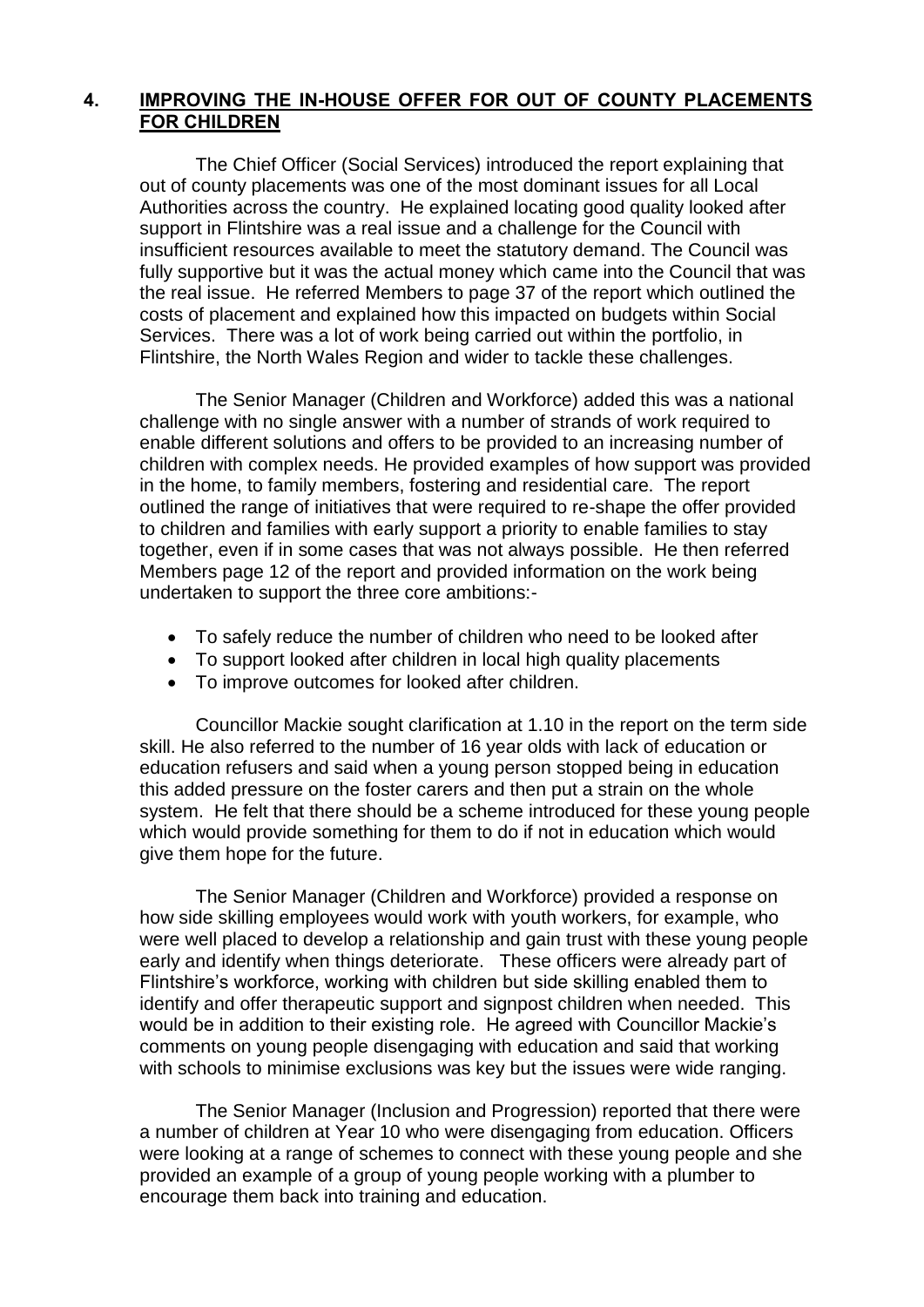The Chair asked if mindfulness and anger management could be accessed by these young people simply and easily. The Senior Manager (Inclusion and Progression) responded saying that there were a number of officers trained to deliver mindfulness who visit schools to train staff or offer courses to young people but she was unaware if that was offered through the health service. Anger Management training had been offered in partnership with GwE in order to assist teachers in de-escalating situations in schools.

Councillor Hinds referred to page 37 of the report with the figures increasing from £3m to £5m within 3 years and asked the following questions:-

- Where there insufficient placements in county to meet demand
- Are the individual's needs more complex
- Had the funding from Welsh Government reduced

She also asked what Members could do to assist officers.

The Chief Officer answered yes to all three questions. The actual number of individuals had increased over the last three years but Flintshire was still below average in Wales with the last figures at 247, historically the figures were between 180 and 200. The reasons why was complex with austerity and universal credit being factors together with a large number of adoptions which had broken down. Costs of placements had increased and the Council was having to compete to get placements which was why Flintshire was working to increase the supply of care through foster carers and with care and repair. There had been some support from Welsh Government (WG) but not sufficient for the demand being faced. Members support in raising awareness of the pressures faced by the Council with out of county placements would be much appreciated.

Councillor Hinds proposed that a letter be written to the WG Minister for Health and Social Services outlining the Committee's concerns around the need for adequate resources to meet the challenges of Out of County placements. This proposal was seconded and supported by the Committee.

Councillor Geoff Collett referred to the increase since 2016 of 50% in the cost of providing care and felt this was spiralling out of control and asked if it was predicted that costs would continue to rise. Also he referred to previous schemes such as Sure Start and Women's Refuges and wondered by losing these schemes were more children being placed into care because of this.

In response to the first question the Senior Manager (Children and Workforce) clarified when the term out of county was used it included a range of services including children in residential care in Flintshire. Out of county meant services being bought outside of the Council's provision. He could not guarantee that this figures would not continue to increase. The Chief Officer (Social Services) said there were still some schemes such as Flying Start which were successful and by retaining these services provided the Council with an advantage over other authorities. Having good services for communities under pressure and targeting families at risk do work and key to that was reducing children on the edge of care coming into care.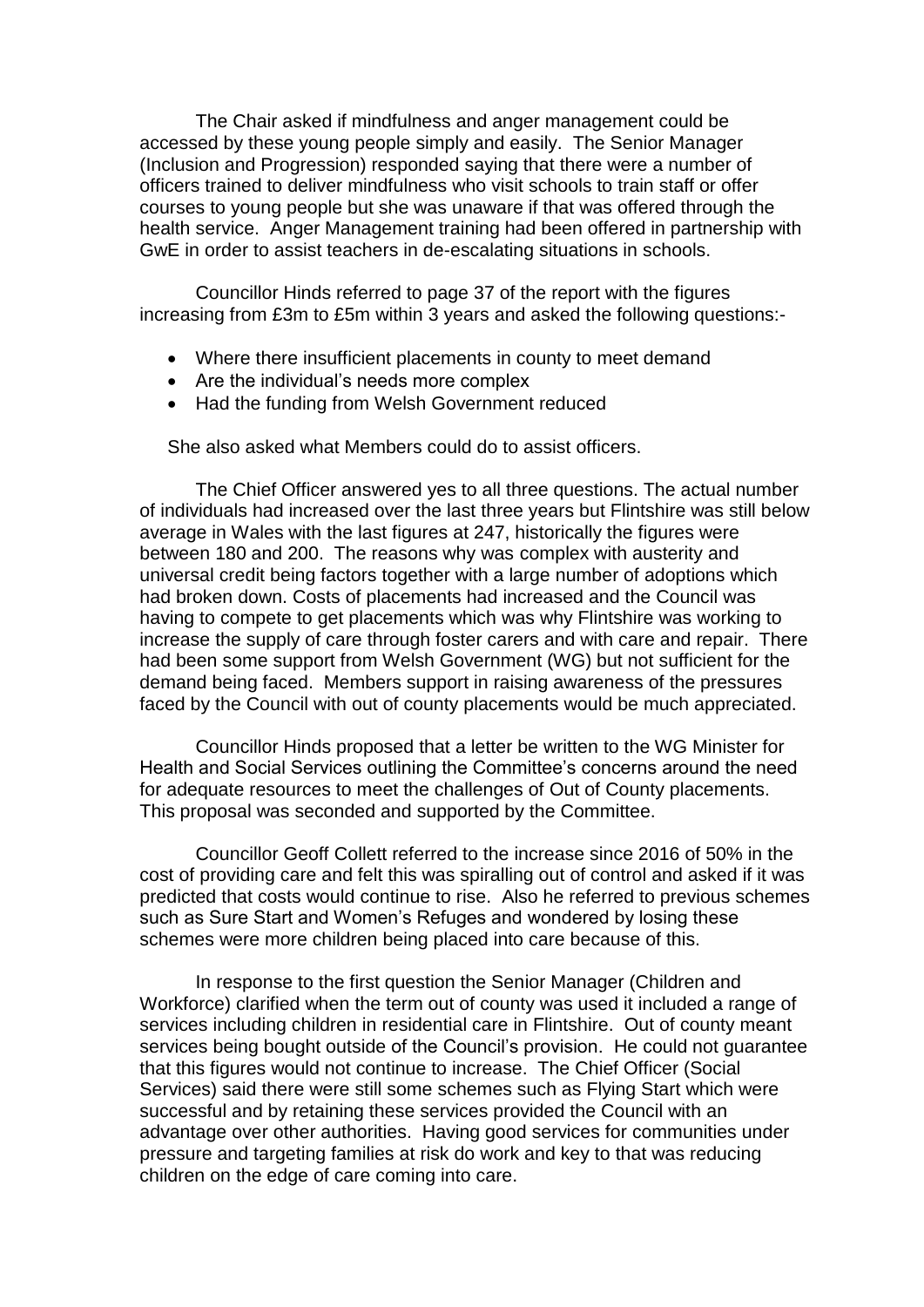Mr David Hytch referred to the report and said there was a high correlation between looked after children and additional learning needs and it had always been thought mainstream school was the best place for them if they could manage and there was the level of support in that school. He referred to the Pupil Referral Unit and sought assurance that schools across Flintshire were doing everything they could to retain pupils in mainstream schools and asked how much support was being provided to schools

In response the Senior Manager (Inclusion & Progression) confirmed the amount of outreach was limited at present but that staff had been able to identify appropriate strategies and ways of working which do work. Advice and support was provided to schools and it had been the interpretation of that advice which had been successful. There was also short term provision offered to secondary schools accessed via PRU for a number of sessions per week over a 12 week period. She referred to progress with Plas Derwen which would provide more resources and outreach. The ability of schools to retain these children depends on the resources they had but schools could make requests to the Moderation Panel to get that addition resources to assist that child. Encouraging schools to take up training and collaborate with each other was key.

Councillor Kevin Hughes asked how closely Children's Services worked with Wrexham, Denbighshire and Conwy Children's Services and whether it was possible to share resources. In response the Senior Manager (Children and Workforce) confirmed Flintshire worked very closely with the region with specific projects such as the Multi-Disciplinary Team (a Wrexham and Flintshire collaboration) and that the Regional Market Position Statement looked at services that were needed locally, sub regional and regional. He provided examples to committee. He added these were not pooling budgets but joint working.

Councillor Gladys Healey referred to youth workers and asked how well were they trained and do they visit primary schools to speak to children before they reach secondary school. In response the Chief Officer (Education & Youth) stated the age range supported by the youth workers was 11 to 25 years. Flintshire had an extremely skilful and well qualified team who engaged with young people across a whole range of situations and interacted in a way teachers could not. If a young person came to them for support if they could not help then they would sign post them to the help they needed. She outlined the expertise of the team which was continually being developed and placed in schools building relationships with pupils and provided information on the positive affect this was having on the pupils and schools She then referred to the question of teaching assistants and felt there was a risk that the learner became dependent on that individual and that ALN support could be provided by the teacher as well as teaching assistant. She referred to the research by the Sutton Trust which concluded it was not beneficial to the child's development. Teachers were working extremely hard to improve literacy skills of their children. The Senior Manager agreed saying schools had to be mindful of this situation and creating a dependency. Teaching Assistants prove useful in lots of areas of the school but having specialist support for the child was key.

The Leader of the Council and Cabinet Member for Education & Youth agreed fully and referred to his working life as a head teacher. The relationship between the child and the class room assistant could be complex and there was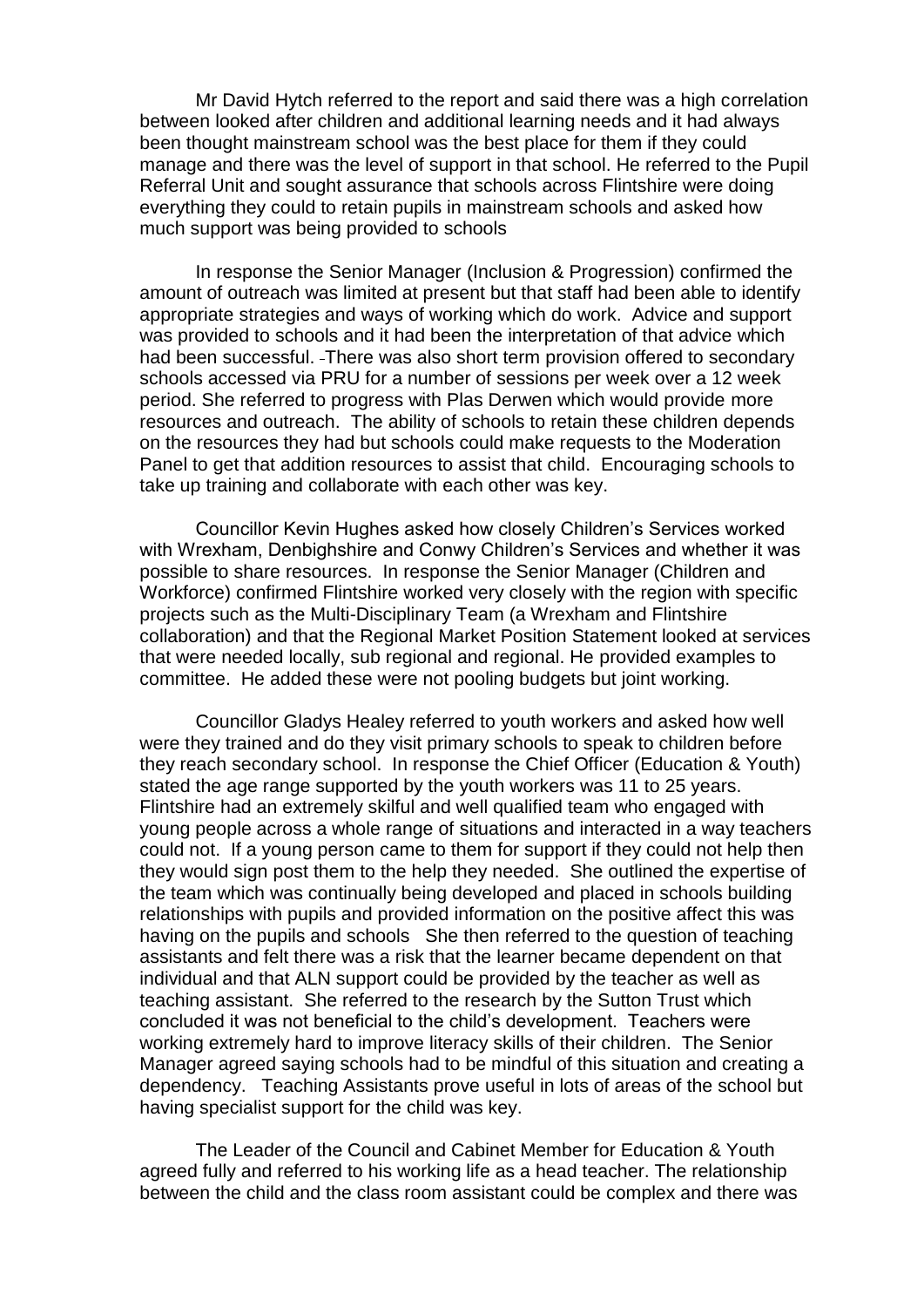a need for the child to grow in independence as much as they could as they could be singled out as always being with an adult which did become an issue in secondary school. It was fully acceptable for the classroom assistant to be engaged in other parts of the school provided they were available if that child needed assistance.

Councillor Hinds asked when a child needed statementing support did the school budget cover the costs. In response the Leader of the Council said that there was evidence from the end of year school balances suggesting that schools had sufficient resources for this. The Senior Manager (Inclusion and Progression) added the process of statementing was to identify significant areas of need and invariably there would be additional resources attached to that individual which the statement would draw upon. All schools in Flintshire were able to put forward a case to Moderation Panel which would then allocate additional resources. School budgets are also generated using a formula which includes information on the level of special educational needs across the school to ensure an appropriate level of funding is available to support pupil needs.

Councillor David Williams was mindful of the performance and financial constraints on schools and asked were any of our schools able to modify their curriculum to keep these children in their school, with a curriculum for individuals or small groups of people. In response the Chief Officer (Education & Youth) confirmed that they could and it was the Head Teacher's responsibility to look at the pupils needs within their schools and there was some creative work being carried out to meet the needs of each child. The introduction of the new curriculum was designed around the core principles but schools had greater autonomy to develop and meet the needs of their particular school. There was greater flexibility within the schools now. The Senior Manager added pupils had access to a range of courses and there was scope to develop a package to support individuals within the schools

# **RESOLVED:**

- (a) That the draft Support and Placement Strategy 2019-2022 be endorsed; and
- (b) That a letter be written, on behalf of the Committee, to the Welsh Government Minister for Health and Social Services outlining the Committee's concerns around the need for adequate resources to meet the challenges of Out of County placements.

# **5. CHILDCARE SUFFICIENCY ASSESSMENT**

The Chief Officer (Social Services) introduced the report stating there was a statutory responsibility to refresh the Childcare Sufficient Assessment every year and to develop a new Assessment every 5 years under the Childcare Act which was explained at point 1.02 in the report. The outcome had been summarised at point 1.08 of the report with some positive messages but there were also challenges with areas that needed improvement. He paid credit to Gail Bennett and Keith Wynne saying Flintshire had a very active early intervention team at Children's Services which other authorities did not have, with 12 schemes across the county which had attracted £5m capital one off funding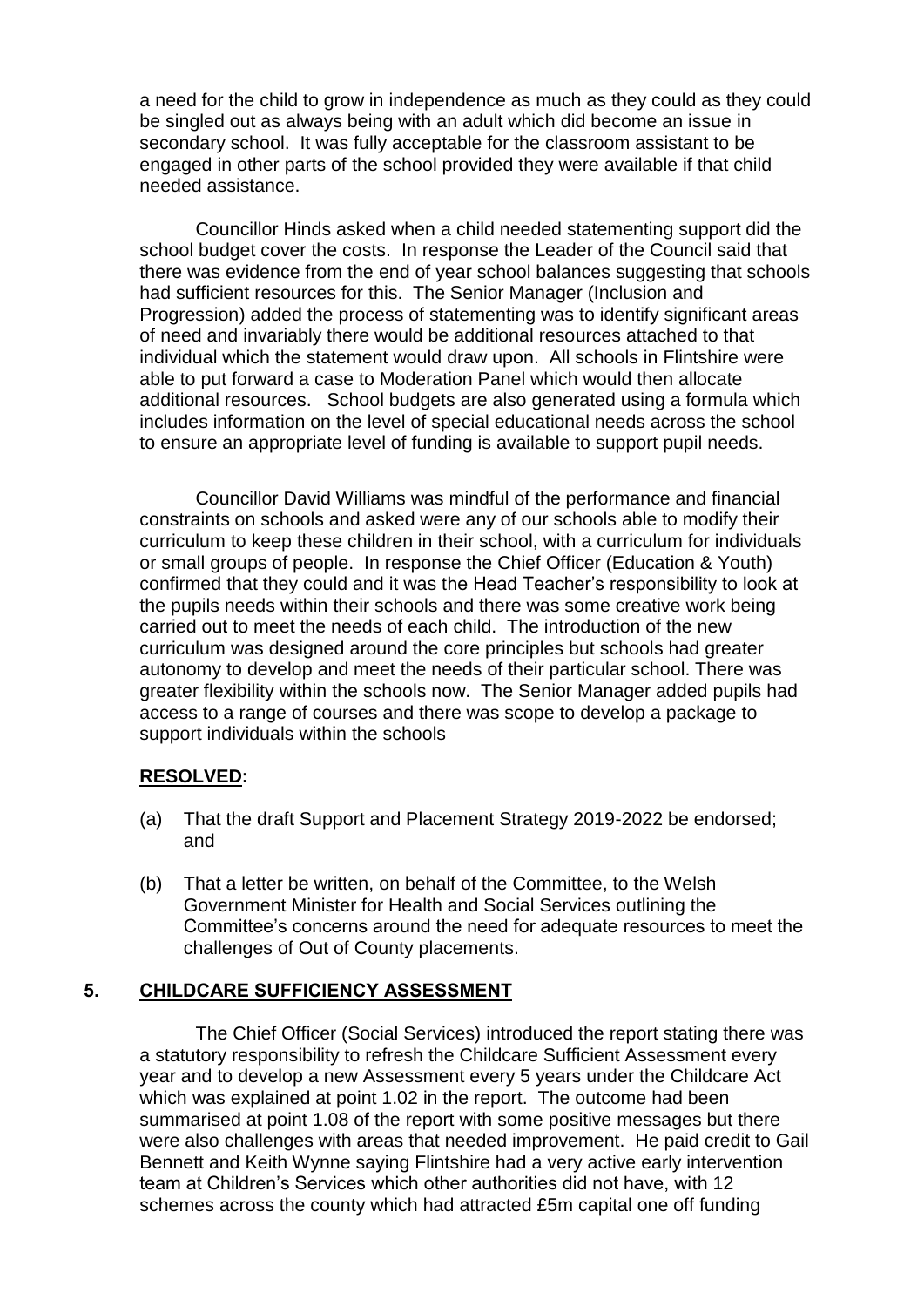which had been invested in infrastructure in schools together with money for capital grants. The Assessment form was included as an Appendix.

The Chair said it was a very comprehensive report and thanks should be given to those who prepared it. She asked if there was a list of companies who actually provided crèche facilities within their own companies. The Chief Officer (Social Services) agreed to provide this information following the meeting.

The Chair then referred to the reference to one free breakfast club in the whole of Buckley with none in Hawarden or Aston and asked why. In response the Chief Officer (Social Services) said that affordability of child care was an issue and was expensive but this report assessed the quality and efficiency of the childcare facilities that Flintshire provided and the findings were shown at point 1.08 in the report. He added that maybe affordability could be built into this for future relevance as this was a real issue for parents. The Chief Officer (Education & Youth) added it was the schools choice whether they wished to take up the breakfast club initiative from Welsh Government which was for 30 minutes for the delivery of breakfast. The dilemma schools had was with parents using that facility as child care. Some schools offered the last 30 minutes when the breakfast was delivered as the free element and if parents needed childcare before that time then that was chargeable. She was sure that schools and providers would want to make it as affordable as possible but it had to be sustainable with the correct ratio of staff and together with adhering to standards etc. The Chief Officer(Social Services) said the success of the free childcare offer in Flintshire had helped enormously with regard to the affordability and planning of childcare and the scheme had been more successful than envisaged with other councils following our model.

Councillor Kevin Hughes asked that the Chairs of both the Education & Youth and Social & Health Care Overview & Scrutiny Committees write a joint letter to Gail Bennett, Early Years Family Support Manager, thanking her for the report.

# **RESOLVED:**

- (a) That the Council's strategic response to securing sufficient, sustainable and high quality childcare, within the County that was responsive to the needs of children and their families be supported;
- (b) That the on-going work and commitment to the delivery of the Childcare Sufficiency Assessment, every five years and the annual Progress Report be supported; and
- (c) That the Chairs of both the Education & Youth and Social & Health Care Overview & Scrutiny Committees write a joint letter to Gail Bennett, Early Years Family Support Manager, thanking her for the report.

# **6. EDUCATIONAL ATTAINMENT OF LOOKED AFTER CHILDREN IN FLINTSHIRE**

The Senior Manager (Inclusion & Progression) introduced the report and referred to the executive summary which detailed information on the outcomes.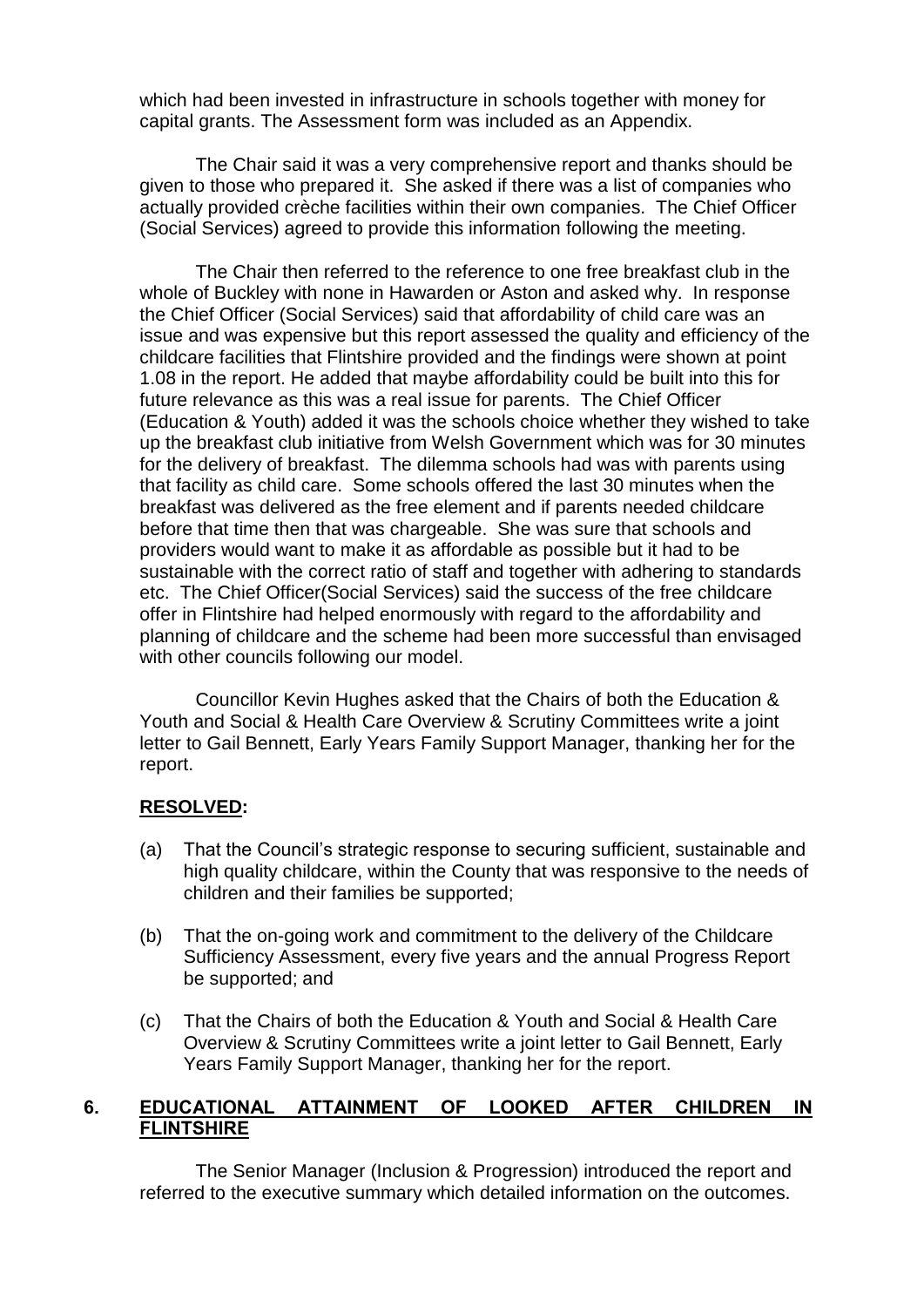The definition was provided by Welsh Government and the cut-off date was the 16<sup>th</sup> January, 2019. If a young person was LAC by this date then these outcomes related to them. She then referred Members to point 1.02 in the report which provided a breakdown of where pupils were placed (keeping as many as possible in mainstream schools with 110 out of the 140 pupils in secondary education). She then gave information on the outcomes, attendance rates and exclusion rates together with the allocation of the pupil development grant allocated for the children with schools able to draw funding for bursaries or to collaborate to benefit more children.

The Chair referred to page 198 where 5 of the looked after children did not achieve key stage 2 qualifications and asked what had been put in place to assist these children. In response the Senior Manager (Inclusion & Progression) confirmed there was a range of support provided such literacy and therapeutic for example.

Councillor Dave Mackie commented that the results were better than in previous years and hoped this continued. He thought it had been agreed that this would be looked at on a "Value Added" basis as he felt having a broader explanation of why the results were not so good would provide a better explanation. In response the Senior Manager (Inclusion & Progression) confirmed this was the same format as last year but it could be reported with "value added" going forward. The Chief Officer (Social Services) understood Councillor Mackie's point and suggested going forward providing overall figures and maybe with some case studies which highlighted a start and finish point to provide information on the value added.

Councillor Dave Healey informed Committee that he had been asked by Shaun Hingston, a co-opted member of the Education and Youth Overview & Scrutiny Committee representing the Flintshire Youth Council, to make the following statement in his absence.

"The following statement outlines his beliefs on the agenda items concerning Looked After Children and their educational attainment. He states the following: 'It is my firm belief that the Draft Support and Placement Strategy 2019-2020 is a strategy that clearly outlines what this Local Authority must put in place in order to maintain their excellent track record of ensuring the safety, and academic attainment, of looked after children. The figures throughout this agenda reflect the ability of this Council to meet the high standards that it sets for itself, and is made to follow under legislation.

'I am particularly impressed with the level of youth focused consultation that had been carried out and the clear emphasis that the Authority had expressed in caring for these young people and ensuring that they be given the same opportunities as those more fortunate. 'The one question that I would ask is whether or not it would be possible for the consultation data relating to young people, with regards to Appendix One, be circulated to Members of both Committees. I would also like this statement to be minuted.'

It was agreed that the Chief Officer (Social Services) and Senior Manager (Inclusion & Progression) would provide a response to Shaun Hingston following the meeting.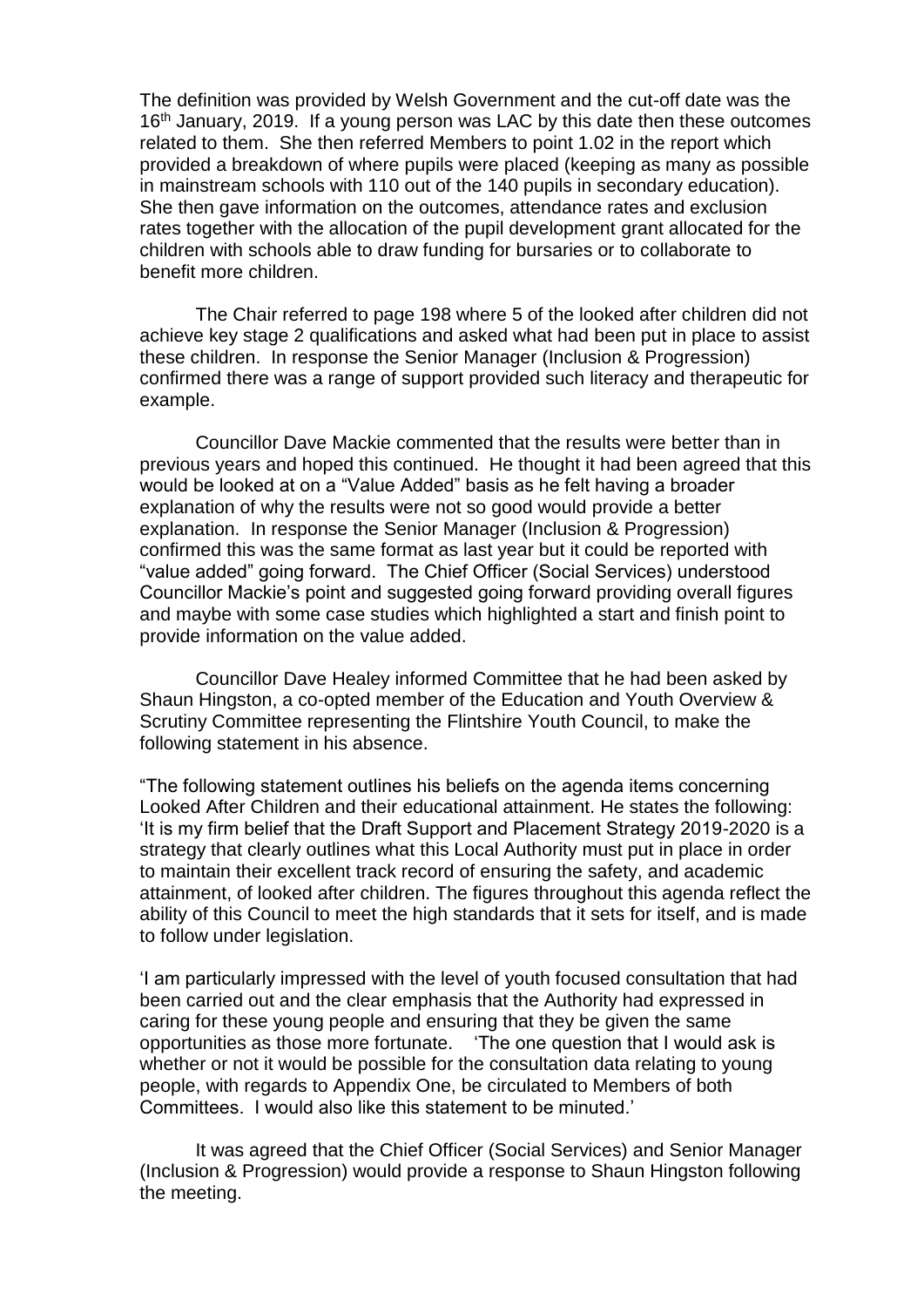Mr David Hytch commented on year on year comparisons which he felt did not provide the information on whether the children had been enabled to achieve their full potential which would equate to 30 children a year at key stage level. In response the Senior Manager (Inclusion & Progression) confirmed this had been considered with, for example, how many children achieved key stage 2 and 3 to see how their journey through education with indicators of when they came into care had impacted their education. She suggested putting something along these lines in next year's report

Councillor Tudor Jones referred to the glossary and in particular the pupil development grant with included the eligibility of free school meals and in the glossary it says eFSM schools meals and asked for clarification of this. The Chief Officer (Education & Youth) confirmed it was based on eligibility with the funding going into the school on a per pupil basis. She confirmed that was eligible rather than on a take up basis. There was also an additional amount for looked after children. It was agreed to check this with the information handled through benefits data. Councillor Jones was concerned that there were children who would quality but the parents were unaware of this.

Councillor Mackie asked for clarification on whether through Universal Credit, Free School Meals would be stopped. The Chief Officer (Education & Youth) confirmed if the family met the criteria on a number of benefits of which Universal Credit was one of them, then they would still be entitled to Free School Meals. She explained that the Revenues and Benefits team were trying to make it as easy as possible for families to be signed up if entitled.

# **RESOLVED:**

- (a) For Members to actively engage as Corporate Parents for LAC, promoting awareness and challenging provision within Flintshire educational settings; and
- (b) For Members to actively encourage all educational staff to promote the educational welfare of LAC within Flintshire establishments at a 'whole school level'.

#### **7. VARIATION IN ORDER OF BUSINESS**

The Chair indicated that there would be a change in the order of the agenda and that the item Presentation by Young People would be brought forward.

#### **8. PRESENTATION BY YOUNG PEOPLE**

The Chair welcomed members of the Participation Group (Young Voices Speak Out) who gave a presentation, attached at Appendix 1 of the minutes.

The Chair, on behalf of Members, thanked the young people for their presentation. Lynn Bartlett congratulated the young people on the way in which they delivered the presentation and said that they should be very proud of their accomplishments.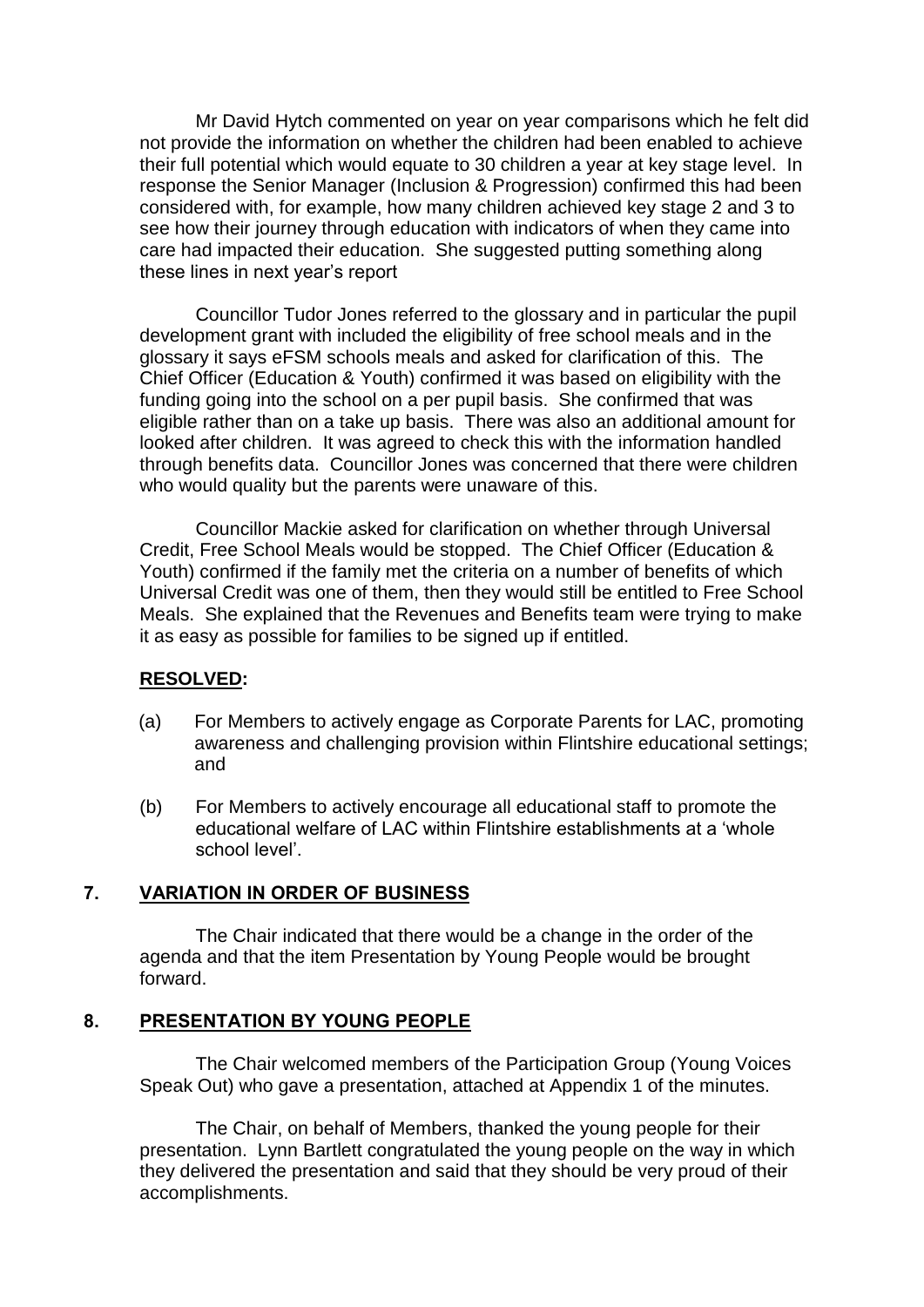Members applauded the children for their presentation

Councillor Kevin Hughes asked the young people what they felt the Council could do better. In response the young people said they should be listened to more.

#### **RESOLVED:**

That the content of the presentation be noted.

#### **9. SAFEGUARDING IN EDUCATION SELF EVALUATION REPORT**

The Chief Officer (Education & Youth) presented the report and referred to the recent Estyn Inspection of the Local Government Services. As part of this process Flintshire presented a self-evaluation of our education services and a separate self-evaluation on how we undertake our responsibilities for safeguarding. That report was attached and Estyn would be publishing their report on the 9<sup>th</sup> August. The Chief Officer wanted to re-assure Members that there were robust procedures in place for delivering safeguarding. She provided information on the reports received by Committee and the training programme and policies for schools. Social Services in Conwy had reviewed our Self Evaluation Policy as an extra pair of eyes and we were pleased with the feedback received that it met all the statutory requirements.

The Chair referred to non-attenders saying it was the responsibility of Flintshire to monitor this and asked if someone had concerns could you confirm the pathway to enable this to be flagged up with schools and social services. In response the Chief Officer (Education & Youth) confirmed that attendance was an integral part of the school and if a child failed to attend then the school should take responsibility to find out why. The Education Welfare Service provided support to schools and each school had an Education Welfare Officer who worked with them checking the registers and may already be aware of that child. Schools should contact the parents and have a first day notification policy in place where the parents should let the school know if that child would not be in school. Through the schools and officers supporting them if they had concerns they would automatically be raised with Children's Services.

Councillors Gladys Healey asked what had been put in place for mental health in schools and how many child psychologists there were in Flintshire. In response the Senior Manager (Inclusion and Progression) reported on the steering group which overseas mental health and had a wide range of partners and representations from CAMHS. Every secondary school had a designated CAMHS officer to meet and provide advice on individual pupils. A Self Harm Prevention package was put in place to help teaching Staff to support pupils at crisis point and direct them to a contact at CAMHS. She provided information on the 5 ways to well-being programme and explained how this was being rolled out across Flintshire. She said with regard to Educational Psychologist we have 5.5 full time equivalent child psychologist. These were not clinical psychologists as that support would be provided by the Health Board.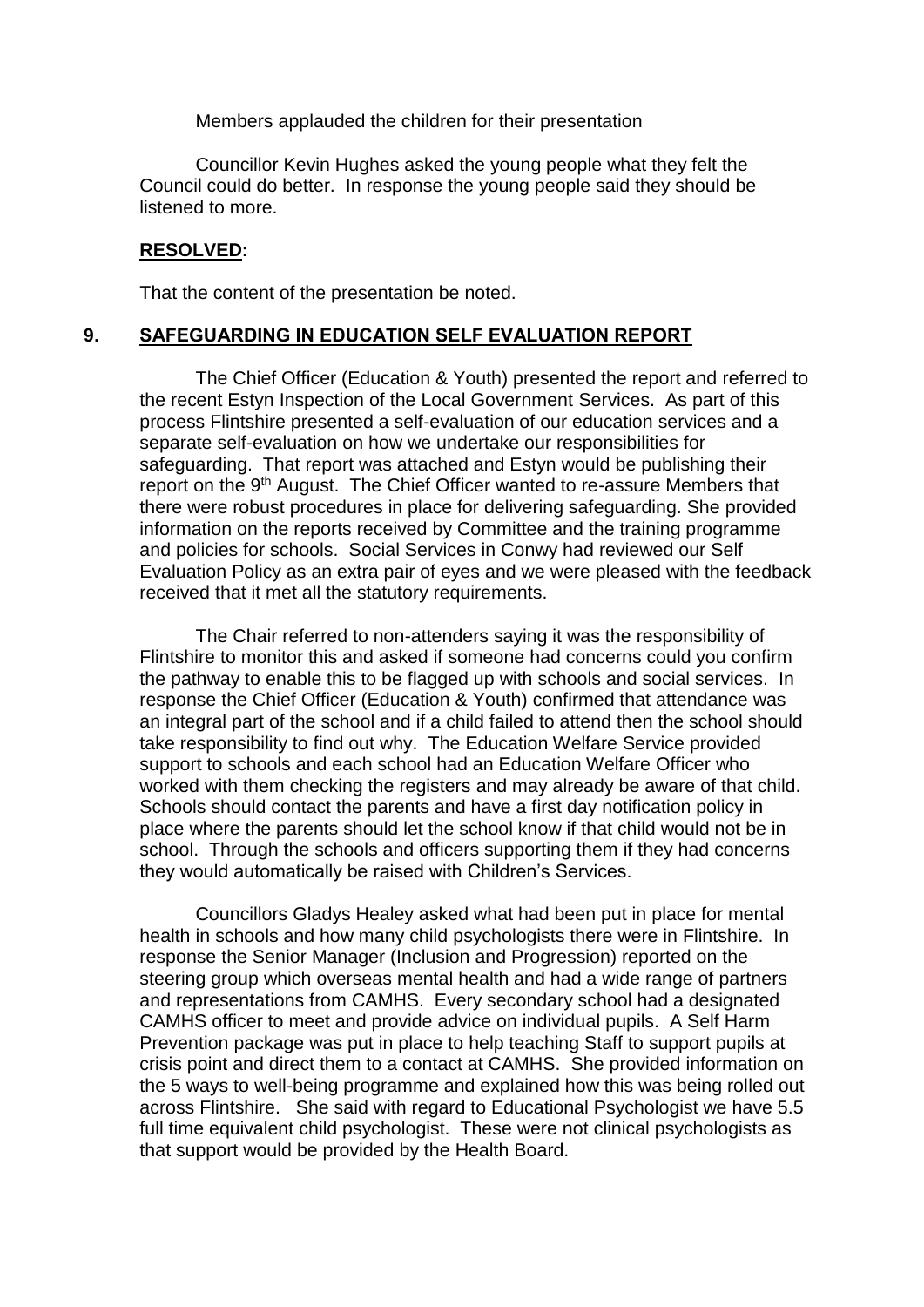# **RESOLVED:**

That the report be noted.

# **10. ADDITIONAL LEARNING NEEDS AND EDUCATION TRIBUNAL (WALES) ACT 2018**

The report was present by the Senior Manager (Inclusion & Progression) who provided an update on the progress of the Additional Learning Needs and Education Tribunal (Wales) Act 2018) (ALNET) which was given Royal assent in January 2018 with the implementation taking place in September 2020. She explained a lot of work was required to ensure schools and partners were ready and provided information on the overall aims of the Act. A draft Code which outlines the operational duties of the Act has been published and subject to consultation earlier this year. A Council response was generated and included input from a range of partners including the Youth Council. Welsh Government are considering the consultation responses and the final Code is to be presented to the Assembly in the autumn with a view to this being published by the end of December 2019. She explained that because of the timescale involved extra resources had been put into the team to ensure there was seamless support for the young people on implementation. A transformation plan for the Council has been generated however, the timescales are extremely tight given the proposed publication date of the final Code.

There was concern as this Act had been described by Welsh Government (WG) as cost neutral but it has serious resource implications for the Council.

The Senior Manager then listed the implications on the Council because of these changes:-

- There was a need for example, to have an Additional Learning Needs Officer for early years to identify those with additional learning needs and put provision into all settings which was something we do not do at present.
- Requirement for an Additional Learning Needs co-ordinator in every school; where this is the head teacher at present, it is likely that the role will need to completed by someone else given the additional responsibilities placed on schools by the Act.
- Age range increase to 25 including support for young people in further education, currently services support young people up to the age of 19 who attend a school.
- The duty to commission specialist provision for 16-25 year olds, this is currently undertaken by WG. Information on the Working Group which would be looking at the mechanism for funding for this provision was provided. This duty will commence from 2021.
- LAC Officer to write the Individual Development Plans currently the Statement of Special Education Needs is written by the authority where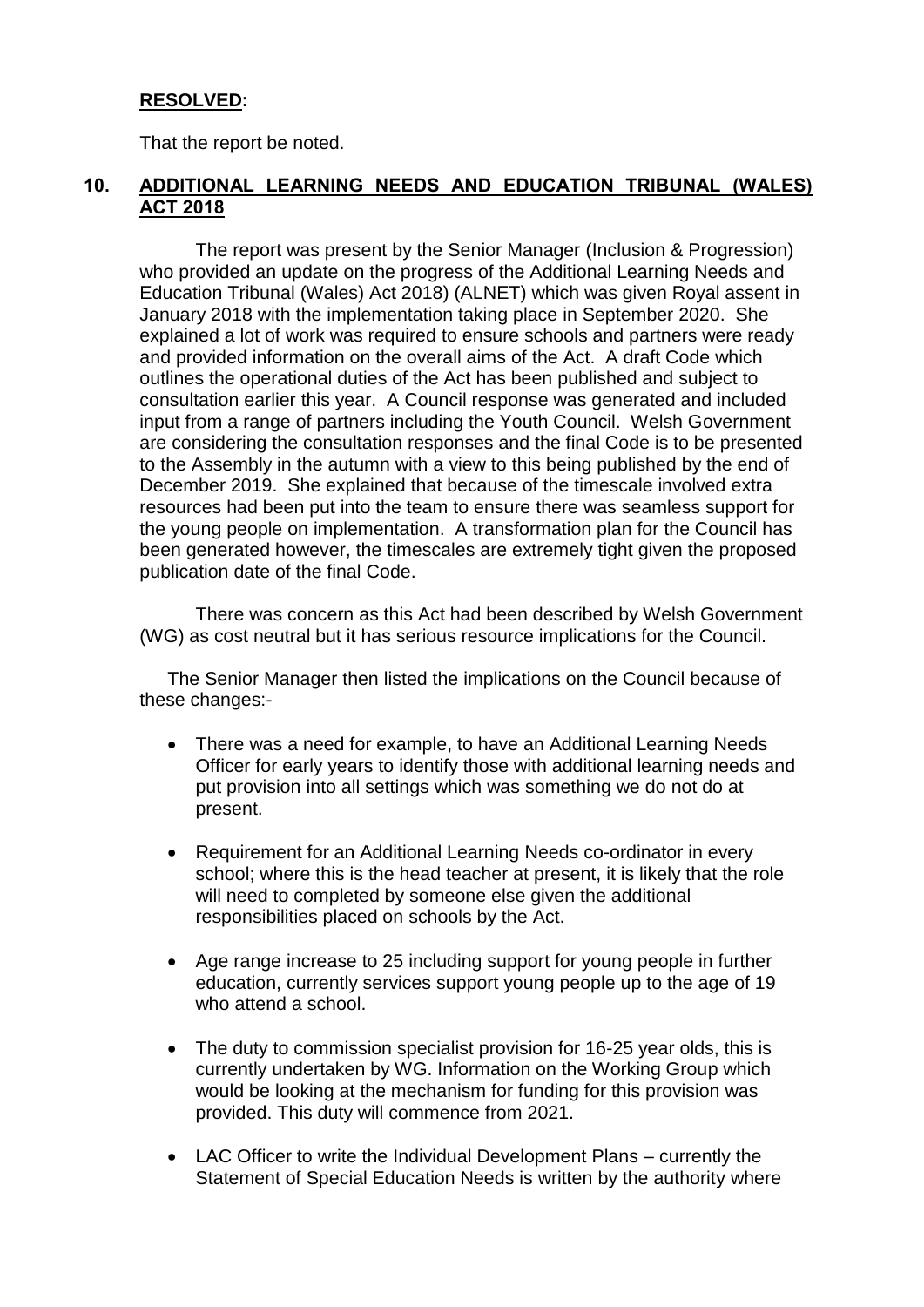the looked after child resides however, under the new Act this will become the responsibility of Flintshire officers.

- Could have responsibility for identifying additional learning needs for those in custody – the provision would be put in place for when they were released.
- Elective home education funding for additional learning provision could fall on the Council if a child has additional learning needs - We don't draw down any funding for this at present and this was being looked at by WG.
- Additional specialist legal advice to support the Council in tribunal cases.
- An additional IT system to facilitate the new process. A regional group has been looking at the system requirements and a feasibility study has been completed. WG has recognised the benefits of a national IT system and have been liaising with the regional group around building on the work undertaken to date.

The Leader of the Council and Cabinet Member for Education recalled a meeting he had attended with the Chief Officer (Education & Youth) where the Education Minister said the introduction of the Act would be cost neutral but, in reality, the costs was expected to be around £500,000 for the Council. WG want to legislate passing the responsibility on local authorities but with the responsibility had to come the resources to pay for it.

Councillor David Healey thanked the Senior Manager (Inclusion & Progression) for her report and highlighting the financial implications. He agreed with recommendation of the report that financial implications be raised with the Council's Cross Party Working Group but said that the Council was still in a situation of over-arching austerity which was likely to continue indefinitely and therefore representations needed to be made to WG.

The Chair suggested that, together with the Chair of the Education & Youth Overview & Scrutiny Committee, she write a letter to the WG Minister for Education outlining the Committee's concerns around the resource implications of the Act for both the Local Authority and schools.

# **RESOLVED:**

- (a) That the report be noted;
- (b) That Members raise awareness with the Council's Cross Party Working Group with regard to the potential funding pressures as a result of the legislation; and
- (c) That a letter be written, on behalf of the Committee, to the Welsh Government Minister for Education outlining the Committee's concerns around the resource implications of the Act for both the Local Authority and schools.